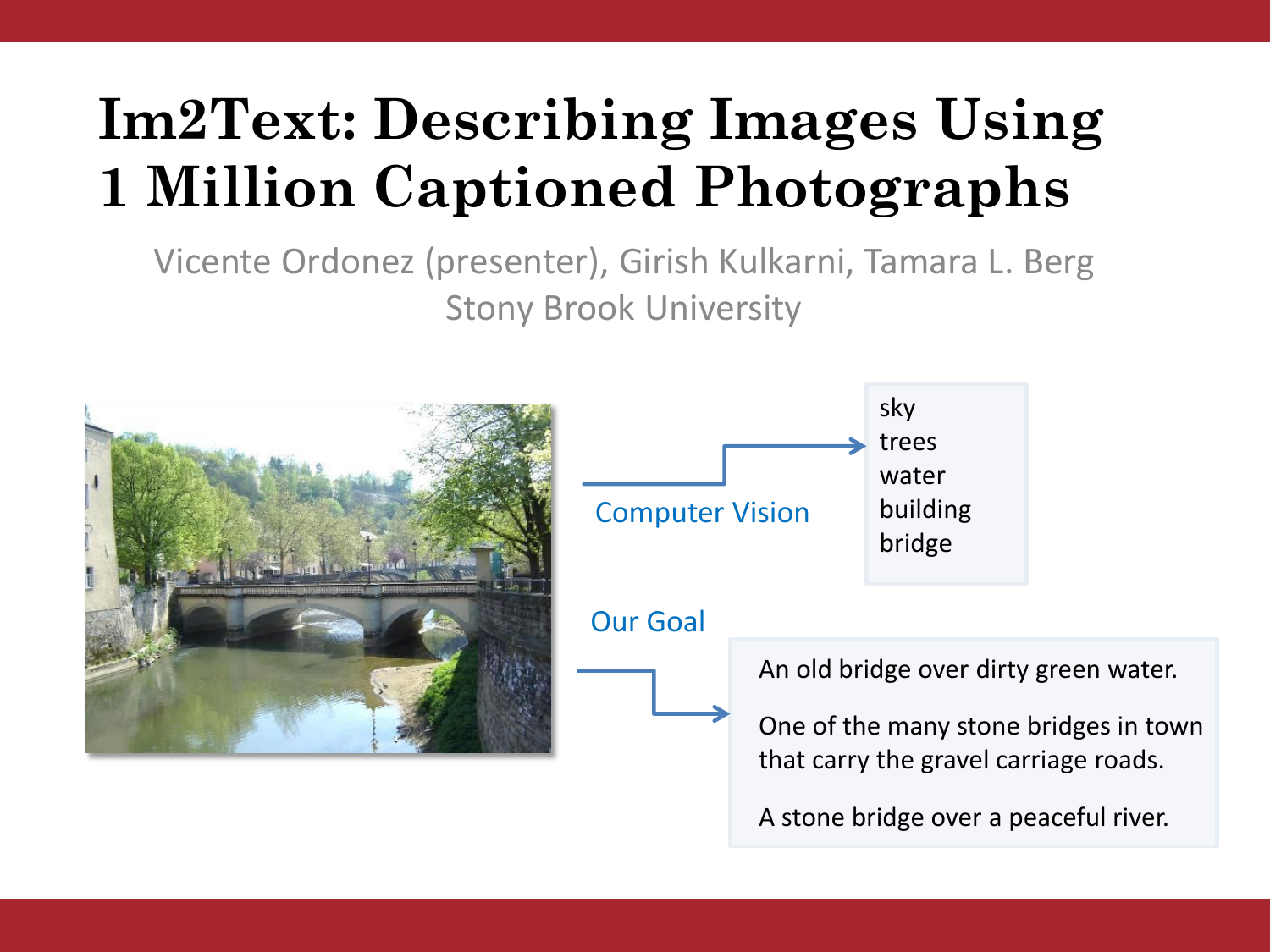### Harness the Web!



Transfer Caption(s)

e.g. "The water is clear enough to see fish swimming around in it." SBU Captioned Photo Dataset 1 *million* captioned images!

#### Matching using Global Image Features (GIST + Color)



Smallest house in paris between red (on right) and beige (on left).



Bridge to temple in Hoan Kiem lake.



A walk around the lake near our house with Abby.



The water is clear enough to see fish swimming around in it.



Hangzhou bridge in West lake.



The daintree river by boat.

. . .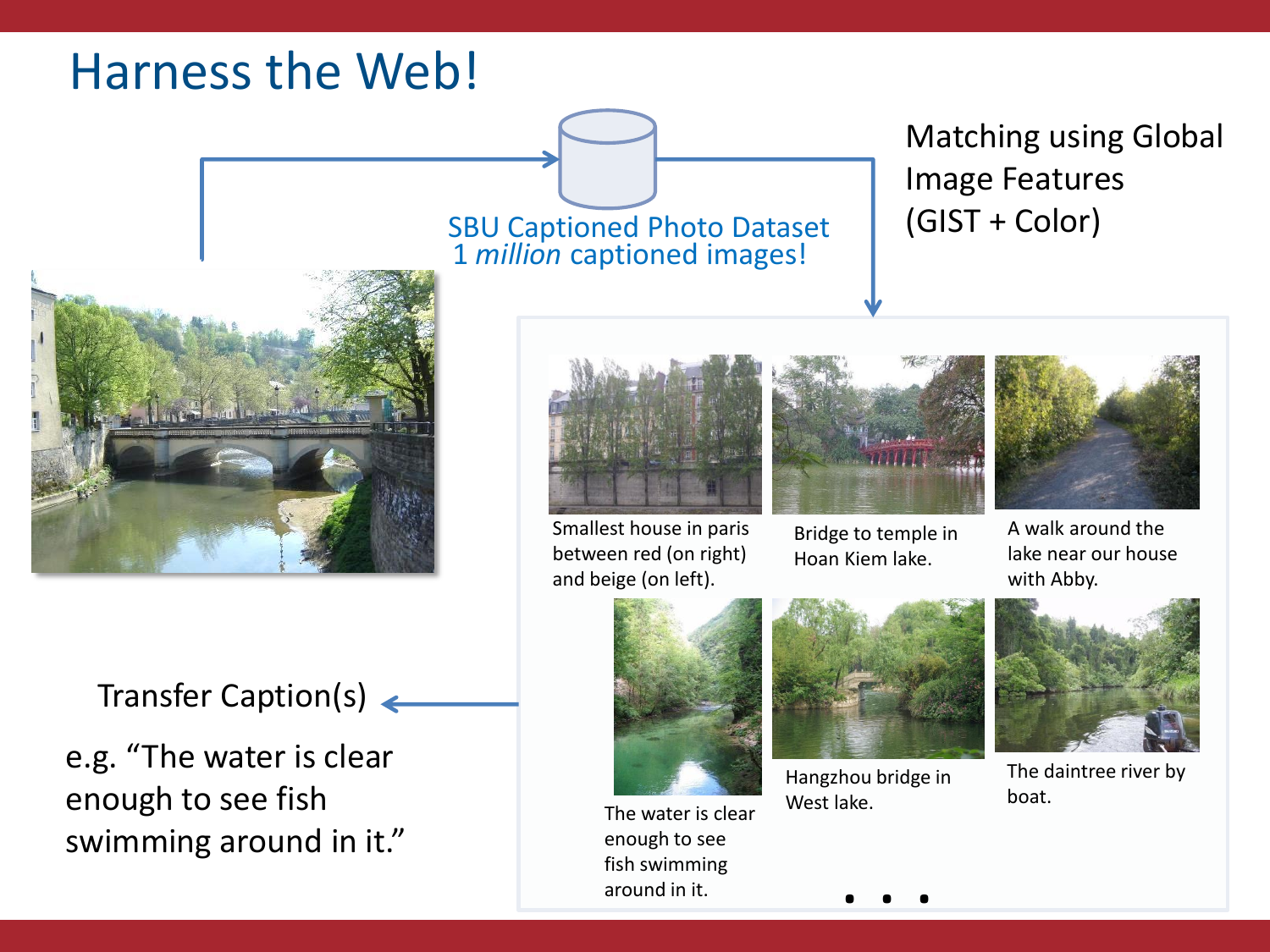## Use High Level Content to Rerank (Objects, Stuff, People, Scenes, Captions)



Transfer Caption(s)

e.g. "The bridge over the lake on Suzhou Street."



The **bridge over** the lake on Suzhou Street.



Iron **bridge over** the Duck **river**.



The Daintree **river** by boat. **Bridge over** Cacapon **river**.

. . .